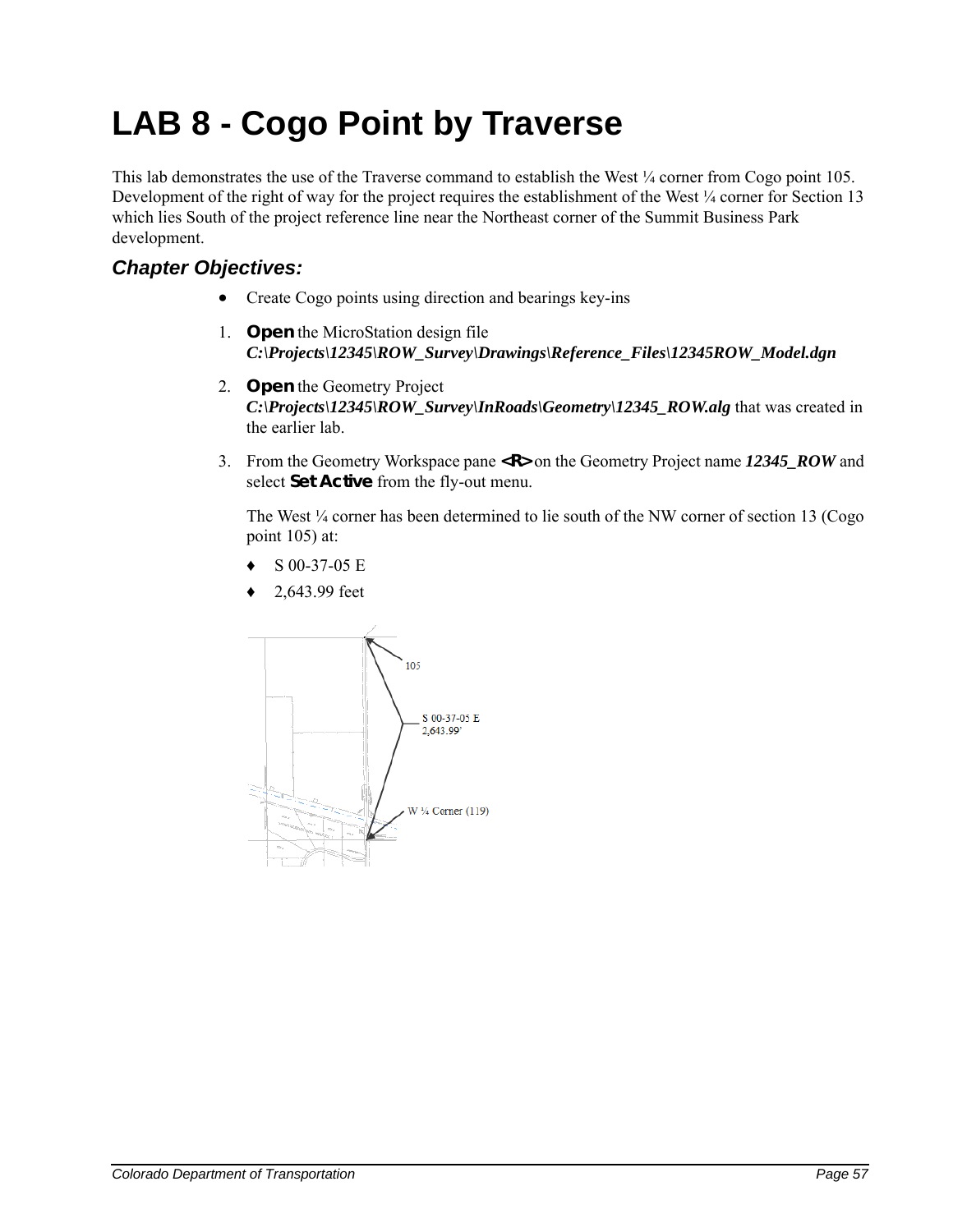4. From the pull down menu select **Geometry > Traverse** the Traverse dialog will appear.

| Traverse                 |                                     |                                          |                       | $\overline{\mathbb{Z}}$<br>  回<br>$\Box$ |  |
|--------------------------|-------------------------------------|------------------------------------------|-----------------------|------------------------------------------|--|
|                          | Method: @ Angle @ Direction @ Curve | <b>Insert Point Mode</b>                 | Apply                 |                                          |  |
| Backsight                |                                     | O To Cogo Buffer                         | Close                 |                                          |  |
| O Point:                 | $+$                                 | <b>Before Alignment</b>                  |                       |                                          |  |
| Direction:               | $\pm$<br>N 0^00'00" E               | <b>After Alignment</b>                   | Undo                  |                                          |  |
|                          |                                     | Radial<br>⋒                              |                       | <b>Help</b>                              |  |
| Occupied Point           |                                     |                                          |                       |                                          |  |
| Name:                    |                                     | Course                                   |                       |                                          |  |
| Northing:                | 0.00<br>$\ddot{\phantom{1}}$        | Angle<br>▼                               | 0^00'00"              | $\overline{\phantom{a}}$                 |  |
| Easting:                 | 0.00                                | Horizontal Distance                      | 0.00                  | $+$                                      |  |
| Elevation:               | 0.00                                | <b>Radius</b><br>$\overline{\mathbf{v}}$ | 0.00                  | $\pm$                                    |  |
| Instrument Ht.: 0.00     |                                     | Radius<br>$\overline{\phantom{a}}$       | 0.00                  | $\!+\!$                                  |  |
|                          |                                     | Zenith Angle<br>$\overline{\phantom{a}}$ | 90^00'00"             | $\!+\!$                                  |  |
| Foresight Point<br>Name: | 1                                   | Rod Height:                              | 0.00                  |                                          |  |
| Description:             |                                     | Offset:                                  | 0.00                  | $+$                                      |  |
| Style:                   | Default<br>▼                        |                                          | <b>Close Traverse</b> |                                          |  |
|                          |                                     |                                          |                       |                                          |  |

- 5. From the *Method* radio button select **Direction**.
- 6. From the *Insert Point Mode* radio button select **To Cogo Buffer**
- 7. In the *Occupied Point* section of the dialog key-in the *Name:* **105** then **Tab** key. The coordinates for point 105 will display.
- 8. In the *Course* section of the dialog key-in the *Direction:* **S 0 37 05 E**
- 9. In the *Course* section of the dialog key-in the *Horizontal Distance:* **2643.99**
- 10. In the *Foresight Point* section of the dialog key-in the *Name:* **119**
- 11. In the *Foresight Point* section of the dialog key-in the *Description:* **W 1/4 Cor Sec 13**
- 12. In the *Foresight Point* section of the dialog select the *Style* **RW\_Working-exist** from the drop down list.

| Traverse                           |                  |                          |                            |                          |                           | $\Box$<br>o l               |  |
|------------------------------------|------------------|--------------------------|----------------------------|--------------------------|---------------------------|-----------------------------|--|
| Angle © Direction Curve<br>Method: |                  | <b>Insert Point Mode</b> |                            |                          | Apply                     |                             |  |
| Backsight                          |                  |                          | O To Cogo Buffer           |                          |                           | Close                       |  |
| © Point:                           |                  | $\left. +\right\vert$    | <b>Before Alignment</b>    |                          |                           |                             |  |
| Direction:                         | N 0^00'00" E     | $+$                      | After Alignment            |                          |                           | Undo                        |  |
|                                    |                  |                          | Radial                     |                          |                           | <b>Help</b>                 |  |
| Occupied Point                     |                  |                          |                            |                          |                           |                             |  |
| Name:                              | 105              |                          | Course                     |                          |                           |                             |  |
| Northing:                          | 1558527.87       | $+$                      | <b>Direction</b>           |                          | S 0 <sup>^</sup> 37'05" E | $^\mathrm{+}$               |  |
| Easting:                           | 3279643 18       |                          | <b>Horizontal Distance</b> | ÷                        | 2643.99                   | $\ddot{}$                   |  |
| Flevation:                         | 658579           |                          | Radius                     | $\overline{\phantom{a}}$ | 0.00                      | $+\,$                       |  |
| Instrument Ht.: 0.00               |                  |                          | Radius                     | $\overline{\phantom{a}}$ | 0.00                      | $\stackrel{+}{\rightarrow}$ |  |
|                                    |                  |                          | <b>Vertical Distance</b>   | $\overline{\phantom{a}}$ | 0.00                      | $\ddot{}$                   |  |
| Foresight Point<br>Name:           | 119              |                          | Rod Height:                |                          | 0.00                      |                             |  |
| Description:                       | W 1/4 Cor Sec 13 |                          | Offset:                    |                          | 0.00                      | $+$                         |  |
|                                    |                  |                          |                            |                          |                           |                             |  |
| Style:                             | RW_Working-exist |                          |                            |                          | <b>Close Traverse</b>     |                             |  |
|                                    |                  |                          |                            |                          |                           |                             |  |